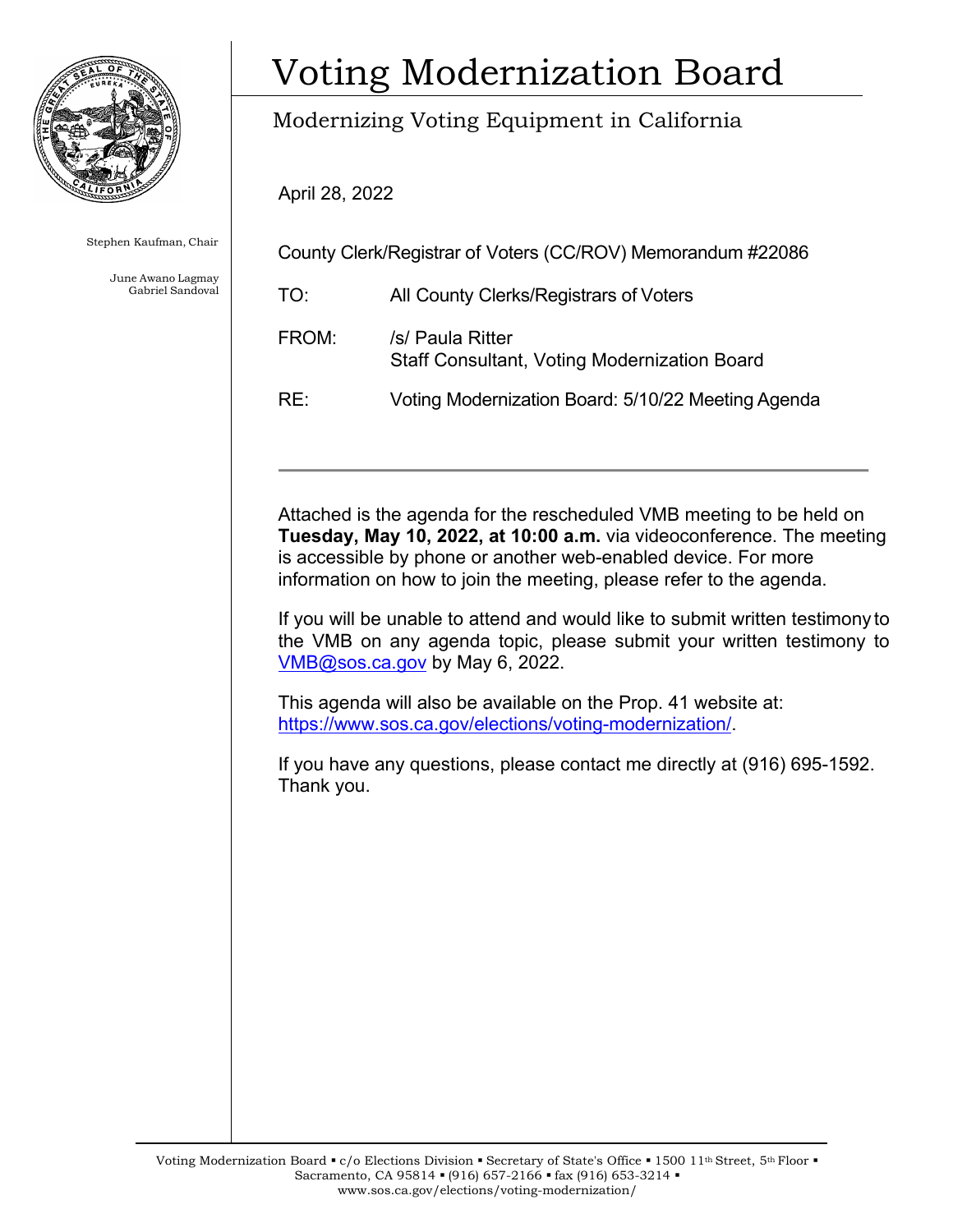

Stephen Kaufman, Chair

June Awano Lagmay Gabriel Sandoval

# Voting Modernization Board

Modernizing Voting Equipment in California

Issued on April 28, 2022

### **Voting Modernization Board Meeting Tuesday, May 10, 2022 10:00 a.m. – 12:00 p.m.**

Due to the ongoing concerns related to COVID-19, there will not be a public meeting location for this meeting. This meeting will be available to the public via teleconference. To join the meeting by phone, dial the toll-free number at 877-336-1828, use access code 3922221. To join the meeting on the web, visit [https://sos-ca-gov.zoom.us/j/83446531968?pwd=Y1ZmN09mSU9qe](https://sos-ca-gov.zoom.us/j/83446531968?pwd=Y1ZmN09mSU9qeG95N2lUQUluZDZiQT09) [G95N2lUQUluZDZiQT09](https://sos-ca-gov.zoom.us/j/83446531968?pwd=Y1ZmN09mSU9qeG95N2lUQUluZDZiQT09) using password QmErn8.?.

### **AGENDA**

- I. Call to Order
- II. Roll Call and Declaration of Quorum
- III. Public Comment: This time is set aside for public presentations regarding Board-related matters not appearing on the agenda. Members of the public making presentations are limited to two (2) minutes per speaker.
- IV. Adoption of February 9, 2022, Actions & Meeting Minutes
- V. Project Documentation Plan Review and Funding Award Approval: Receive staff reports for approval of funding awards.
	- (A) Placer County
	- (B) Solano County
- VI. Additional Funding Round: Review of county applications submitted and discussion on next steps.
- VII. Other Business
- VIII. Adjournment